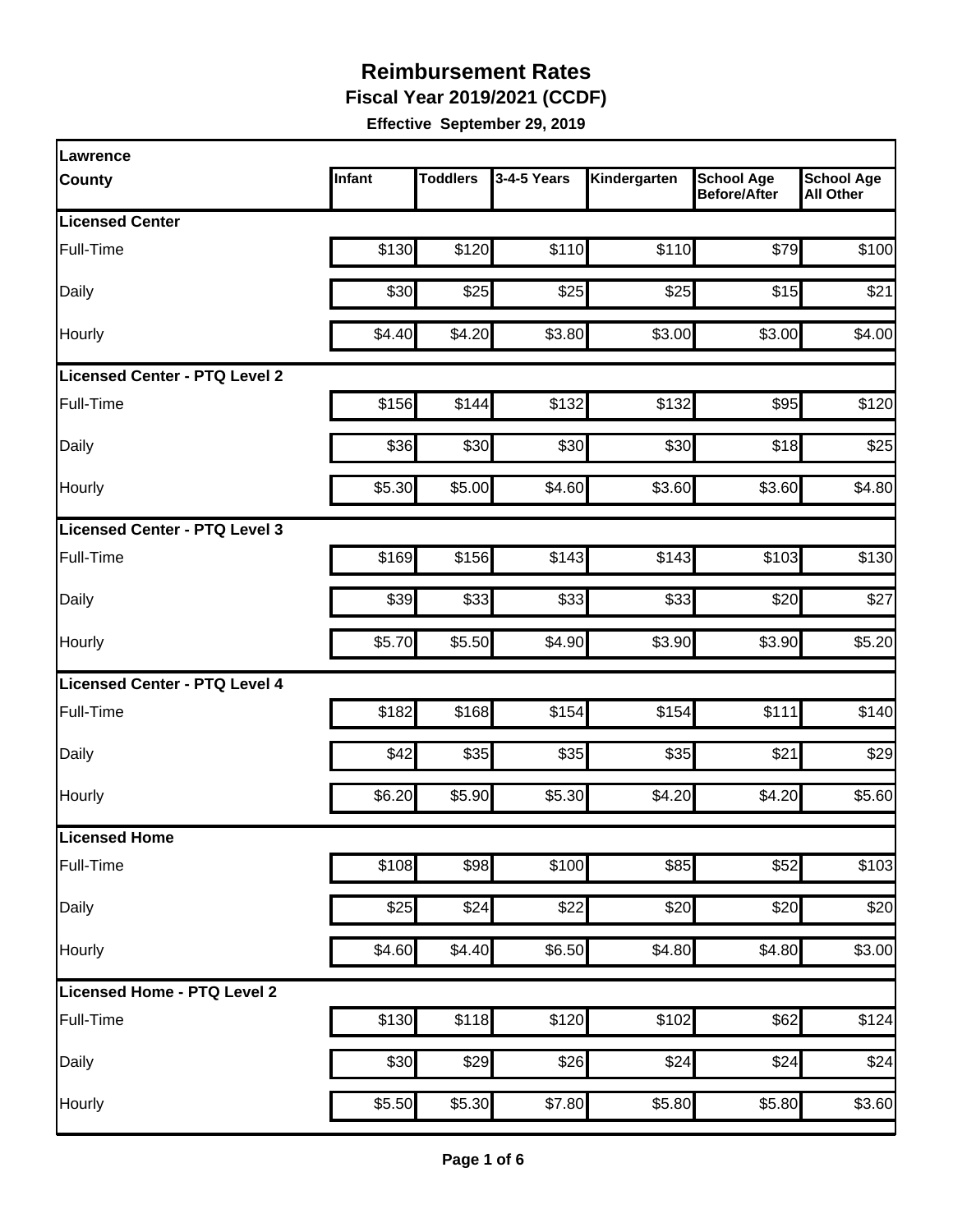**Fiscal Year 2019/2021 (CCDF)** 

| Lawrence                                 |        |                 |             |                    |                                          |                                       |
|------------------------------------------|--------|-----------------|-------------|--------------------|------------------------------------------|---------------------------------------|
| <b>County</b>                            | Infant | <b>Toddlers</b> | 3-4-5 Years | Kindergarten       | <b>School Age</b><br><b>Before/After</b> | <b>School Age</b><br><b>All Other</b> |
| Licensed Home - PTQ Level 3              |        |                 |             |                    |                                          |                                       |
| Full-Time                                | \$140  | \$127           | \$130       | \$111              | \$68                                     | \$134                                 |
| Daily                                    | \$33   | \$31            | \$29        | \$26               | \$26                                     | \$26                                  |
| Hourly                                   | \$6.00 | \$5.70          | \$8.50      | \$6.20             | \$6.20                                   | \$3.90                                |
| <b>Licensed Home - PTQ Level 4</b>       |        |                 |             |                    |                                          |                                       |
| Full-Time                                | \$151  | \$137           | \$140       | \$119              | \$73                                     | \$144                                 |
| Daily                                    | \$35   | \$34            | \$31        | \$28               | \$28                                     | \$28                                  |
| Hourly                                   | \$6.40 | \$6.20          | \$9.10      | \$6.70             | \$6.70                                   | \$4.20                                |
| <b>Registered Ministry</b>               |        |                 |             |                    |                                          |                                       |
| Full-Time                                | \$100  | \$67            | \$67        | \$67               | \$37                                     | \$67                                  |
| Daily                                    | \$21   | \$14            | \$14        | \$14               | \$14                                     | \$16                                  |
| Hourly                                   | \$3.10 | \$2.80          | \$2.80      | \$2.80             | \$2.80                                   | \$2.80                                |
| <b>Registered Ministry - PTQ Level 1</b> |        |                 |             |                    |                                          |                                       |
| Full-Time                                | \$115  | \$94            | \$89        | \$89               | \$58                                     | \$84                                  |
| Daily                                    | \$26   | \$20            | \$20        | \$20               | \$15                                     | \$19                                  |
| Hourly                                   | \$3.80 | \$3.50          | \$3.30      | \$2.90             | \$2.90                                   | \$3.40                                |
| <b>Registered Ministry - PTQ Level 2</b> |        |                 |             |                    |                                          |                                       |
| Full-Time                                | \$156  | \$144           | \$132       | \$132              | \$95                                     | \$120                                 |
| Daily                                    | \$36   | \$30            | \$30        | \$30               | \$18                                     | \$25                                  |
| Hourly                                   | \$5.30 | \$5.00          | \$4.60      | \$3.60             | \$3.60                                   | \$4.80                                |
| <b>Registered Ministry - PTQ Level 3</b> |        |                 |             |                    |                                          |                                       |
| Full-Time                                | \$169  | \$156           | \$143       | \$143              | \$103                                    | \$130                                 |
| Daily                                    | \$39   | \$33            | \$33        | \$33               | \$20                                     | \$27                                  |
| Hourly                                   | \$5.70 | \$5.50          | \$4.90      | $\overline{$3.90}$ | \$3.90                                   | \$5.20                                |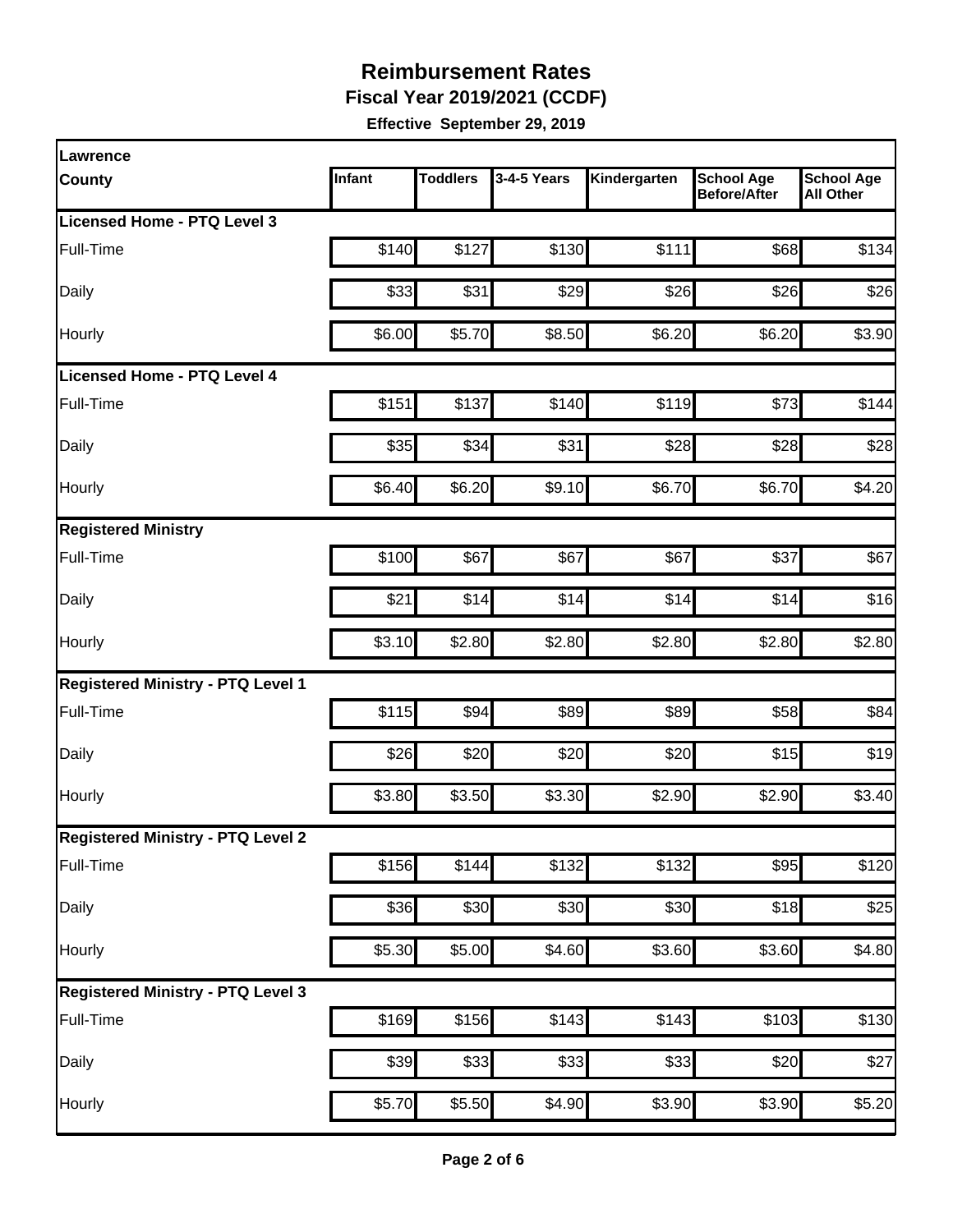**Fiscal Year 2019/2021 (CCDF)** 

| Lawrence                                 |        |                 |             |              |                                          |                                       |
|------------------------------------------|--------|-----------------|-------------|--------------|------------------------------------------|---------------------------------------|
| County                                   | Infant | <b>Toddlers</b> | 3-4-5 Years | Kindergarten | <b>School Age</b><br><b>Before/After</b> | <b>School Age</b><br><b>All Other</b> |
| <b>Registered Ministry - PTQ Level 4</b> |        |                 |             |              |                                          |                                       |
| Full-Time                                | \$182  | \$168           | \$154       | \$154        | \$111                                    | \$140                                 |
| Daily                                    | \$42   | \$35            | \$35        | \$35         | \$21                                     | \$29                                  |
| Hourly                                   | \$6.20 | \$5.90          | \$5.30      | \$4.20       | \$4.20                                   | \$5.60                                |
| <b>Exempt Center</b>                     |        |                 |             |              |                                          |                                       |
| Full-Time                                | \$100  | \$67            | \$67        | \$67         | \$37                                     | \$67                                  |
| Daily                                    | \$21   | \$14            | \$14        | \$14         | \$14                                     | \$16                                  |
| Hourly                                   | \$3.10 | \$2.80          | \$2.80      | \$2.80       | \$2.80                                   | \$2.80                                |
| <b>Accredited Exempt Center</b>          |        |                 |             |              |                                          |                                       |
| Full-Time                                | \$143  | \$132           | \$121       | \$121        | \$85                                     | \$110                                 |
| Daily                                    | \$33   | \$28            | \$28        | \$28         | \$17                                     | \$23                                  |
| Hourly                                   | \$4.80 | \$4.60          | \$4.20      | \$3.30       | \$3.30                                   | \$4.40                                |
| <b>Exempt Home</b>                       |        |                 |             |              |                                          |                                       |
| Full-Time                                | \$75   | \$70            | \$70        | \$70         | \$52                                     | \$65                                  |
| Daily                                    | \$14   | \$14            | \$14        | \$14         | \$14                                     | \$13                                  |
| Hourly                                   | \$2.70 | \$2.10          | \$2.10      | \$2.10       | \$2.10                                   | \$2.10                                |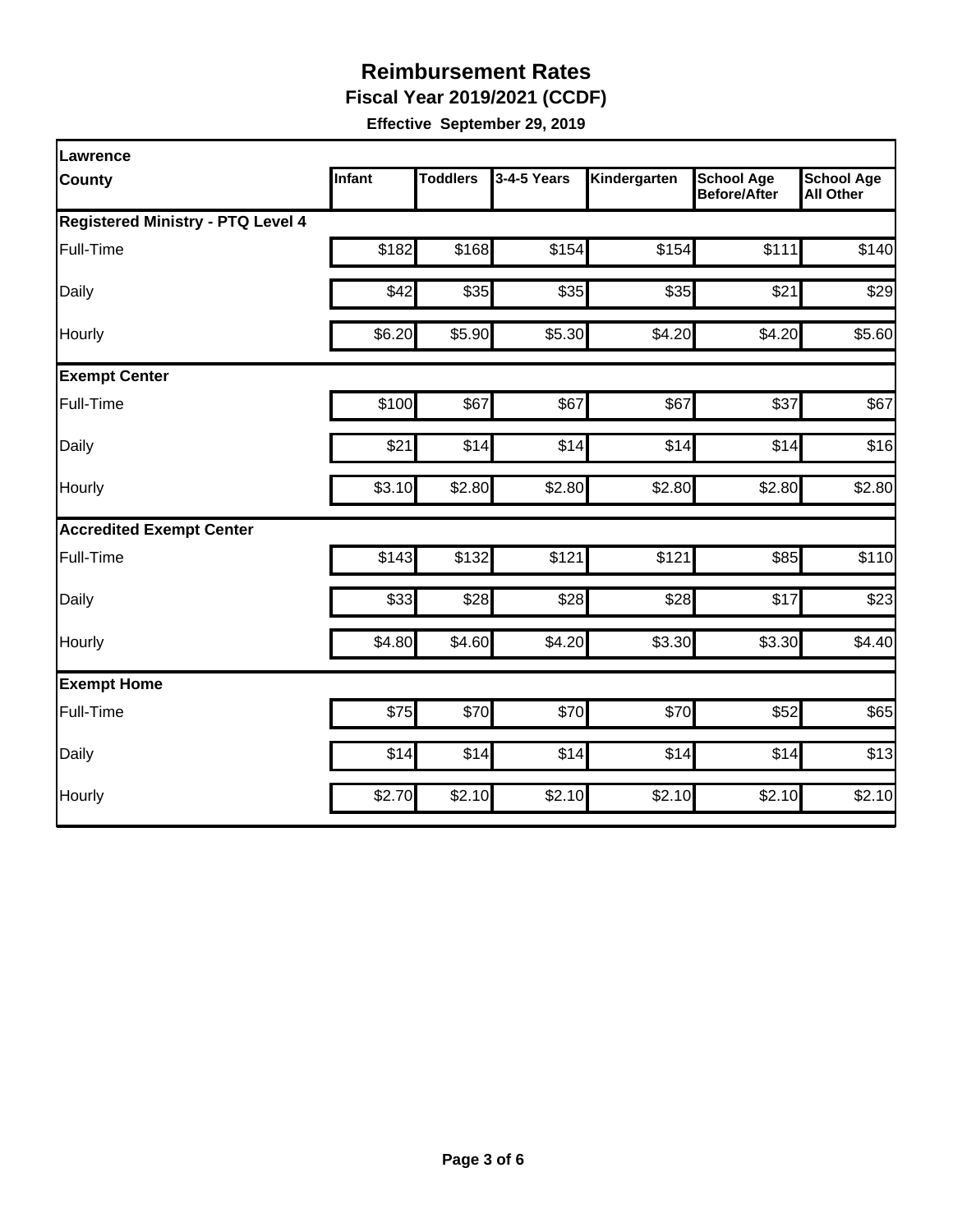**School Year 2019/2021 (OMW Pre-K)** 

| Lawrence                      |        |                 |             |              |                                   |                                       |
|-------------------------------|--------|-----------------|-------------|--------------|-----------------------------------|---------------------------------------|
| <b>County</b>                 | Infant | <b>Toddlers</b> | 3-4-5 Years | Kindergarten | <b>School Age</b><br>Before/After | <b>School Age</b><br><b>All Other</b> |
| Licensed Center - PTQ Level 3 |        |                 |             |              |                                   |                                       |
| Full-Time                     |        |                 | \$157.30    |              |                                   |                                       |
| Daily                         |        |                 |             |              |                                   |                                       |
| Hourly                        |        |                 |             |              |                                   |                                       |
| Licensed Center - PTQ Level 4 |        |                 |             |              |                                   |                                       |
| Full-Time                     |        |                 | \$169.40    |              |                                   |                                       |
| Daily                         |        |                 |             |              |                                   |                                       |
| Hourly                        |        |                 |             |              |                                   |                                       |
| Licensed Home - PTQ Level 3   |        |                 |             |              |                                   |                                       |
| Full-Time                     |        |                 | \$143.00    |              |                                   |                                       |
| Daily                         |        |                 |             |              |                                   |                                       |
| Hourly                        |        |                 |             |              |                                   |                                       |
| Licensed Home - PTQ Level 4   |        |                 |             |              |                                   |                                       |
| Full-Time                     |        |                 | \$154.00    |              |                                   |                                       |
| Daily                         |        |                 |             |              |                                   |                                       |
| Hourly                        |        |                 |             |              |                                   |                                       |
| VCP Ministry - PTQ Level 0    |        |                 |             |              |                                   |                                       |
| Full-Time                     |        |                 | \$73.70     |              |                                   |                                       |
| Daily                         |        |                 |             |              |                                   |                                       |
| Hourly                        |        |                 |             |              |                                   |                                       |
| VCP Ministry - PTQ Level 3    |        |                 |             |              |                                   |                                       |
| Full-Time                     |        |                 | \$157.30    |              |                                   |                                       |
| Daily                         |        |                 |             |              |                                   |                                       |
| Hourly                        |        |                 |             |              |                                   |                                       |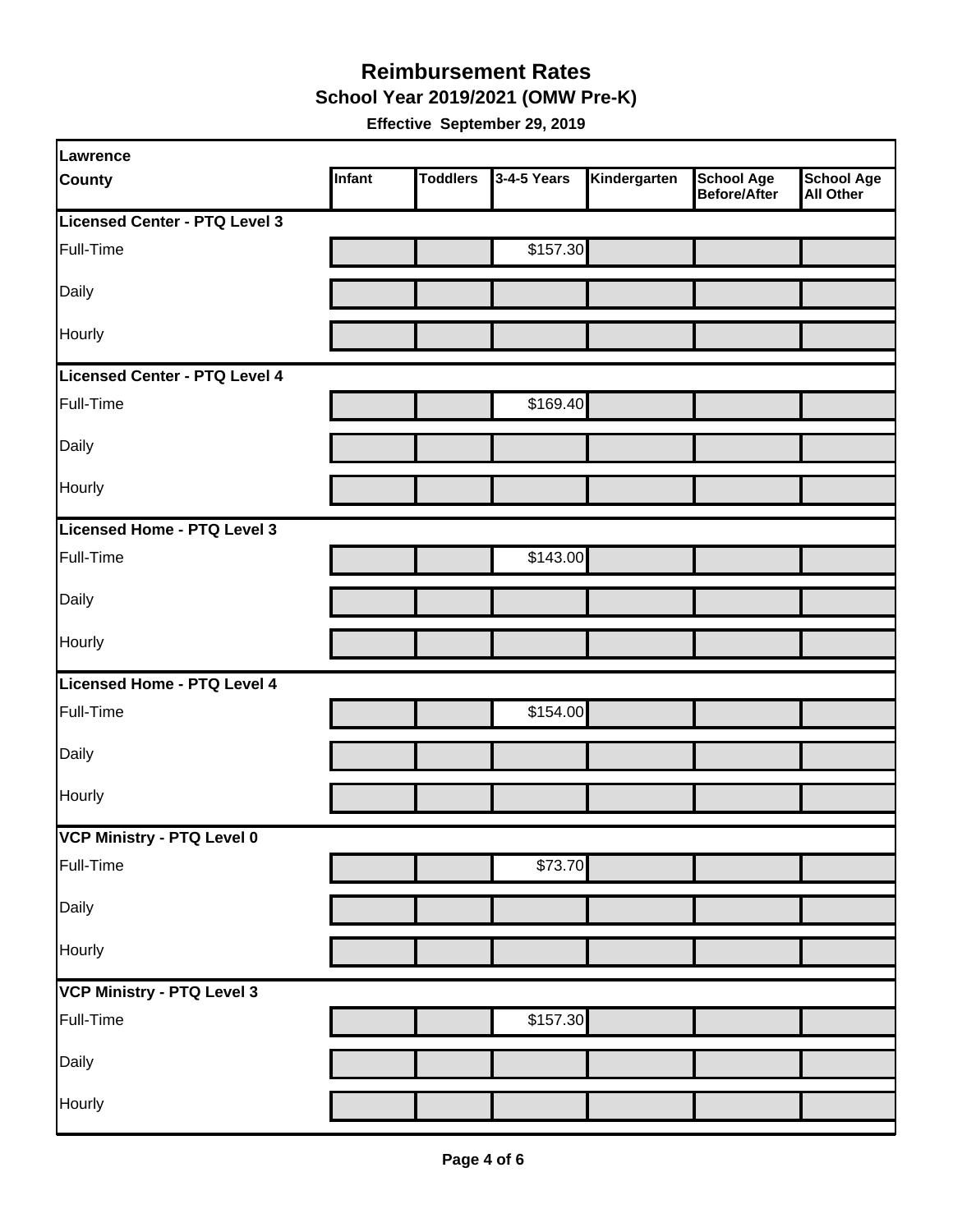**School Year 2019/2021 (OMW Pre-K)** 

| Lawrence                                       |        |                 |             |              |                                          |                                       |  |  |
|------------------------------------------------|--------|-----------------|-------------|--------------|------------------------------------------|---------------------------------------|--|--|
| <b>County</b>                                  | Infant | <b>Toddlers</b> | 3-4-5 Years | Kindergarten | <b>School Age</b><br><b>Before/After</b> | <b>School Age</b><br><b>All Other</b> |  |  |
| <b>VCP Ministry - PTQ Level 4</b>              |        |                 |             |              |                                          |                                       |  |  |
| Full-Time                                      |        |                 | \$169.40    |              |                                          |                                       |  |  |
| Daily                                          |        |                 |             |              |                                          |                                       |  |  |
| Hourly                                         |        |                 |             |              |                                          |                                       |  |  |
| Private Accredited School - PTQ Level 0        |        |                 |             |              |                                          |                                       |  |  |
| Full-Time                                      |        |                 | \$121.00    |              |                                          |                                       |  |  |
| Daily                                          |        |                 |             |              |                                          |                                       |  |  |
| Hourly                                         |        |                 |             |              |                                          |                                       |  |  |
| Private Accredited School - PTQ Level 1        |        |                 |             |              |                                          |                                       |  |  |
| Full-Time                                      |        |                 | \$121.00    |              |                                          |                                       |  |  |
| Daily                                          |        |                 |             |              |                                          |                                       |  |  |
| Hourly                                         |        |                 |             |              |                                          |                                       |  |  |
| <b>Private Accredited School - PTQ Level 2</b> |        |                 |             |              |                                          |                                       |  |  |
| Full-Time                                      |        |                 | \$145.20    |              |                                          |                                       |  |  |
| Daily                                          |        |                 |             |              |                                          |                                       |  |  |
| Hourly                                         |        |                 |             |              |                                          |                                       |  |  |
| Private Accredited School - PTQ Level 3        |        |                 |             |              |                                          |                                       |  |  |
| Full-Time                                      |        |                 | \$157.30    |              |                                          |                                       |  |  |
| Daily                                          |        |                 |             |              |                                          |                                       |  |  |
| Hourly                                         |        |                 |             |              |                                          |                                       |  |  |
| Private Accredited School - PTQ Level 4        |        |                 |             |              |                                          |                                       |  |  |
| Full-Time                                      |        |                 | \$169.40    |              |                                          |                                       |  |  |
| Daily                                          |        |                 |             |              |                                          |                                       |  |  |
| Hourly                                         |        |                 |             |              |                                          |                                       |  |  |